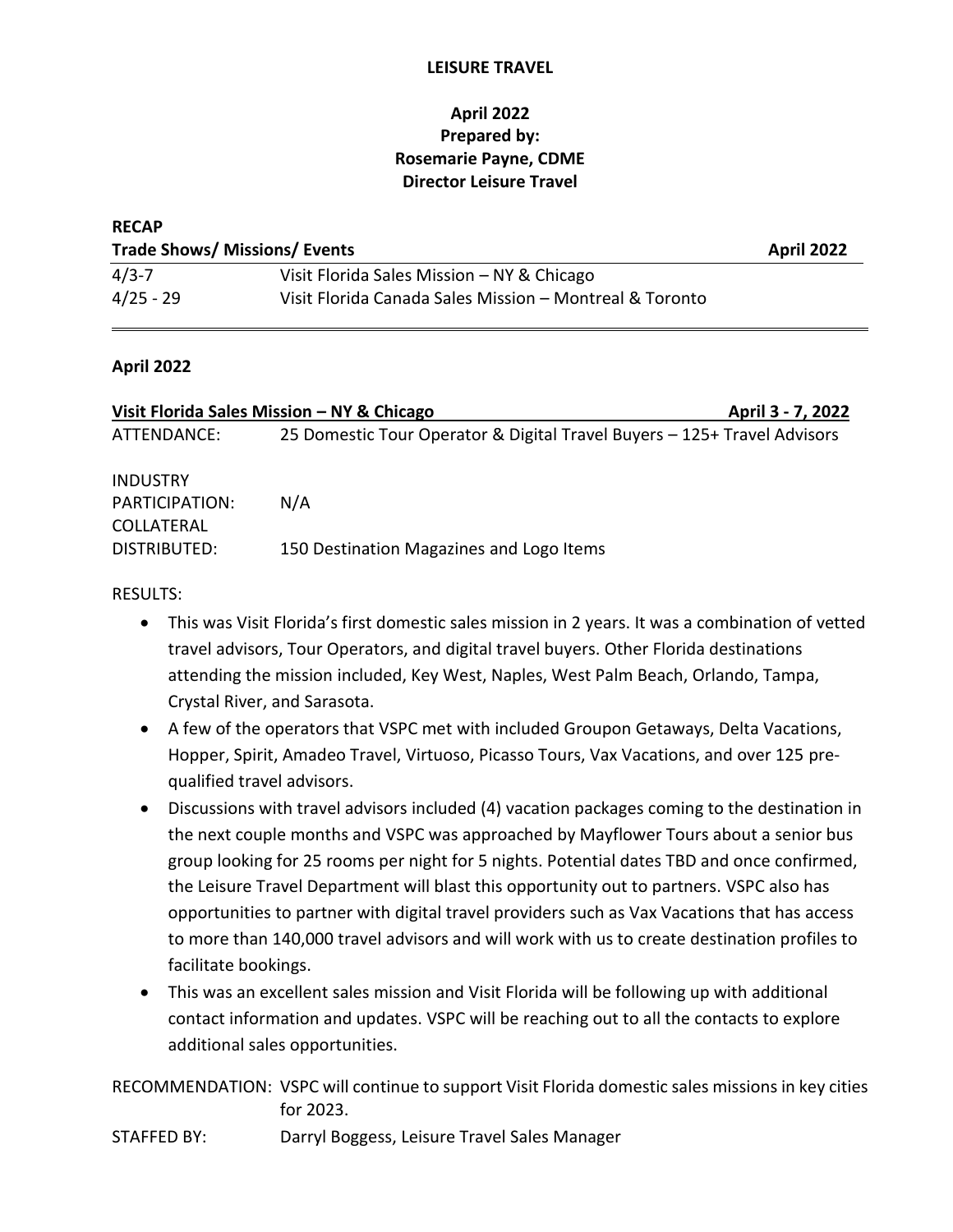| Visit Florida Canada Sales Mission - Montreal & Toronto |                                                                            | April 25 - 29, 2022 |
|---------------------------------------------------------|----------------------------------------------------------------------------|---------------------|
| ATTENDANCE:                                             | 54 Tour Operator & Media Partners - Client Appreciation Events (Montreal & |                     |
|                                                         | Toronto)                                                                   |                     |
|                                                         | 180+ Travel Advisors - Trade Show & Dinner Events (Montreal & Toronto)     |                     |
| <b>INDUSTRY</b>                                         |                                                                            |                     |
| PARTICIPATION:                                          | N/A                                                                        |                     |
| COLLATERAL                                              |                                                                            |                     |
| DISTRIBUTED:                                            | 150 Destination Magazines and Logo Items                                   |                     |

### RESULTS:

- Visit St. Pete/Clearwater joined 13 Visit Florida partners and VOX International for the first Canada Roadshow since the pandemic. Attendance for events in Montreal & Toronto was excellent. Canadians are looking forward to returning to Florida starting summer 2002, with peak travel beginning fall 2022.
- The tour operators in attendance said Canadian travelers are willing to pay more for winter vacations in 2023. Availability and inventory concerns are a consideration for those wanting to expand their programs.
- Industry updates from airline partners, tour operators, and CAA (Canadian Automobile Association) were very informative. These will lead to discussions on marketing opportunities and co-op ventures with Visit Florida in Canada. VSPC will follow-up with TPA & PIE on possible new air service from Canada.
- Met Christine Geary with Maple Leaf Tours in Ontario. Looking for a bus group block, 25 doubles, 23-night stay 2/8 – 3/3/23. Sending out an RFP to industry partners.
- Mailed 11 follow-up packets of collateral, to travel advisors requesting Destination Magazines for their offices.
- Additional updates from Canada will be reported after meetings at IPW in Orlando, June 5 9, 2022.

RECOMMENDATION: Visit St. Pete/Clearwater will continue to support Visit Florida Sales Missions in key international markets.

STAFFED BY: Rosemarie Payne, Director Leisure Travel

### **International Update**

• International Buyers, in Florida for IPW 2022 in Orlando, will be visiting our area on various FAM's (Familiarization Tours) and on their own. The Leisure Travel and Latin America Departments are coordinating these visits.